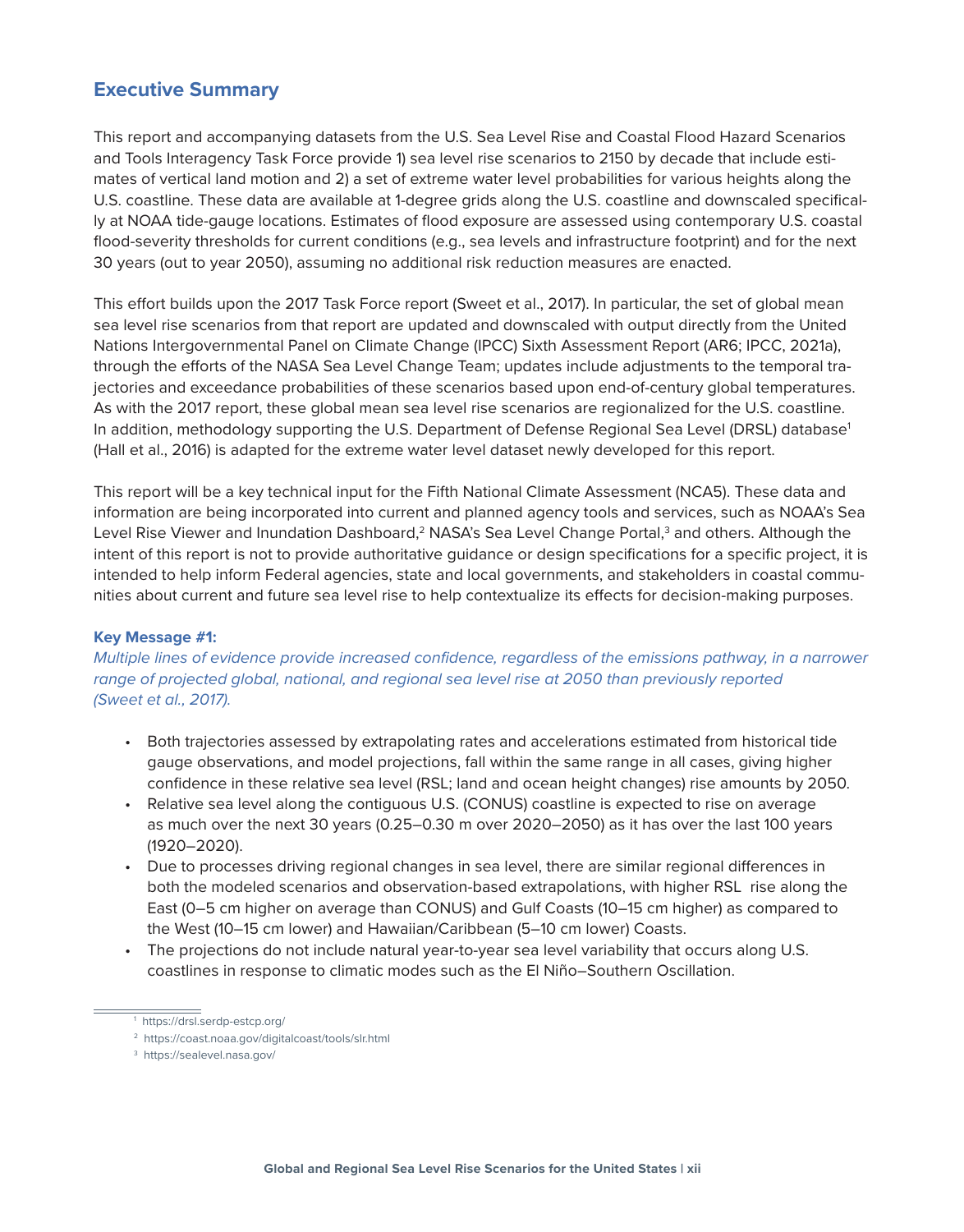## **Key Message #2**

*By 2050, the expected relative sea level (RSL) will cause tide and storm surge heights to increase and will lead to a shift in U.S. coastal flood regimes, with major and moderate high tide flood events occurring as frequently as moderate and minor high tide flood events occur today. Without additional risk-reduction measures, U.S. coastal infrastructure, communities, and ecosystems will face significant consequences.*

- Minor/disruptive high tide flooding (HTF; about 0.55 m above mean higher high water [MHHW]<sup>4</sup>) is projected to increase from a U.S average frequency of about 3 events/year in 2020 to >10 events/ year $5$  by 2050.
- Moderate/typically damaging HTF (about 0.85 m above MHHW) is projected to increase from a U.S. average frequency of 0.3 events/year in 2020 to about 4 events/year in 2050.
- Major/often destructive HTF (about 1.20 m above MHHW) is projected to increase from a U.S. average frequency of 0.04 events/year in 2020 to 0.2 events/year by 2050.
- Across all severities (minor, moderate, major), HTF along the U.S. East and Gulf Coasts will largely continue to occur at or above the national average frequency.

## **Key Message #3:**

*Higher global temperatures increase the chances of higher sea level by the end of the century and beyond. The scenario projections of relative sea level along the contiguous U.S. (CONUS) coastline are about 0.6–2.2 m in 2100 and 0.8–3.9 m in 2150 (relative to sea level in 2000); these ranges are driven by uncertainty in future emissions pathways and the response of the underlying physical processes.* 

- With an increase in average global temperature of  $2^{\circ}C$  above preindustrial levels, and not considering the potential contributions from ice-sheet processes with limited agreement (low confidence) among modeling approaches, the probability of exceeding 0.5 m rise globally (0.7 m along the CONUS coastline) by 2100 is about 50%. With 3°–5°C of warming under high emissions pathways, this probability rises to >80% to >99%. The probability of exceeding 1 m globally (1.2 m CONUS) by 2100 rises from <5% with 3°C warming to almost 25% with 5°C warming.
- Considering low-confidence ice-sheet processes and high emissions pathways with warming approaching 5°C, probabilities rise to about 50%, 20%, and 10% of exceeding 1.0 m, 1.5 m, or 2.0 m of global rise by 2100, respectively. These processes are unlikely to make significant contributions with 2°C of warming, but how much warming might be required to trigger them is currently unknown.
- As a result of improved understanding of the timing of possible large future contributions from ice-sheet loss, the "Extreme" scenario from the 2017 report (2.5 m global mean sea level rise by 2100) is now viewed as less plausible and has been removed. Nevertheless, the potential for increased acceleration in the late 21st century and beyond means that the other high-end scenarios provide pathways that could reach this threshold in the decades immediately following 2100 (and continue rising).
- Regionally, the projections are near or higher than the global average in 2100 and 2150 for almost all U.S. coastlines due to the effects from vertical land motion (VLM); gravitational, rotational, and deformational effects due to land ice loss; and ocean circulation changes. Largely due to VLM, RSL projections are lower than the global amounts along the southern Alaska coast and are higher along the Eastern and Western Gulf coastlines.

<sup>4</sup> Mean higher high water (MHHW) level is estimated over the 1983–2001 tidal epoch period and, in this case, is considered a fixed elevation that does not change with sea level rise.

<sup>&</sup>lt;sup>5</sup> The extreme value statistical methods in this report do not directly resolve frequencies >10 events/year.